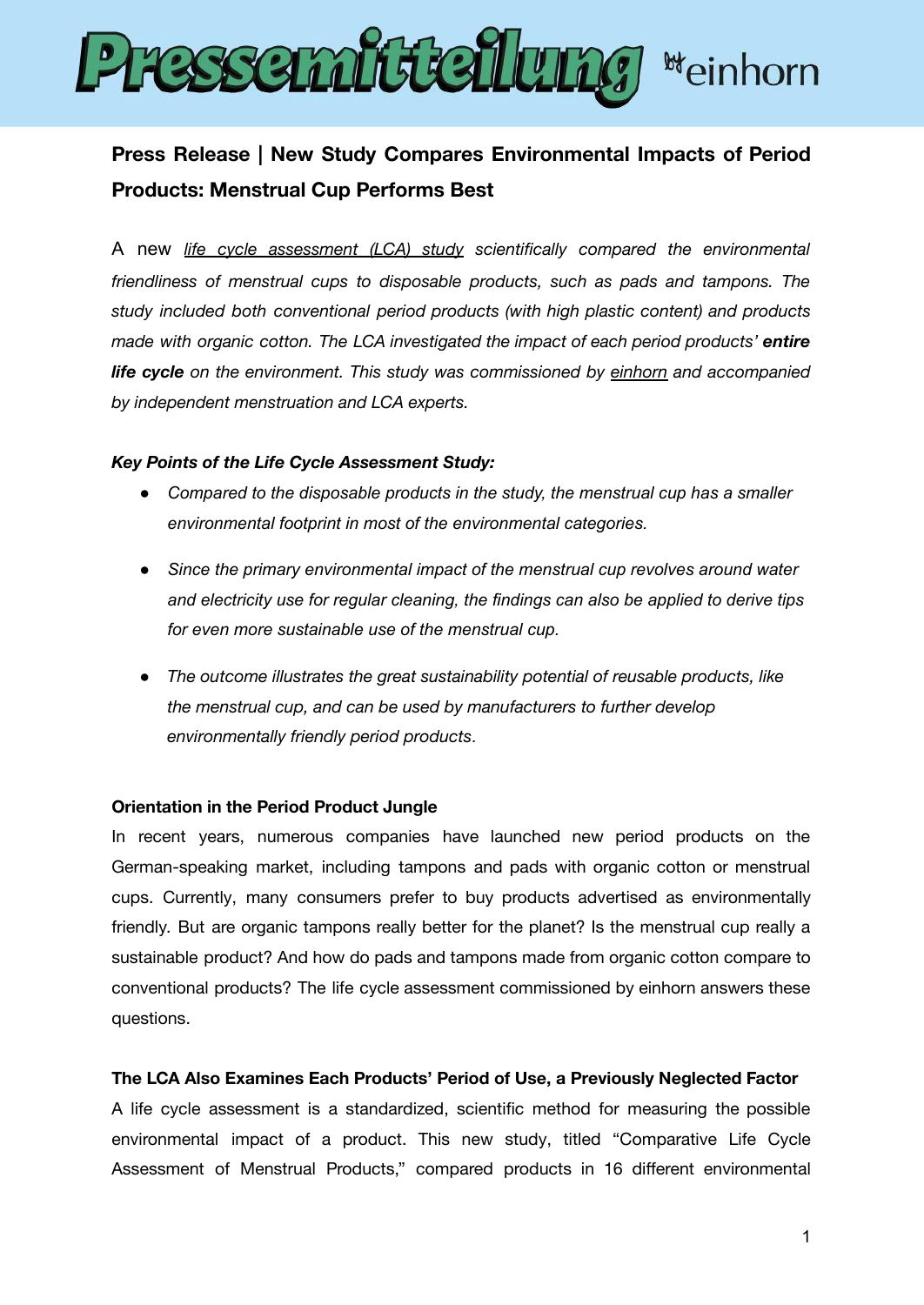categories. For the first time, scientists examined the **entire life cycle of each type of period product** — from the extraction and processing of raw materials, to production, transport and retail, to use and recycling at the end of the product's life.

In previous studies of menstrual products, little attention has been paid to their period of use. Yet this is especially important for reusable products such as the menstrual cup, which must be regularly sterilized in boiling water, consuming energy and water. Among other things, the LCA shows that over 95% of the menstrual cup's environmental performance is created during its use phase, mainly through cleaning. However, compared to conventional tampons and pads, it saves approximately 63% to 79% of environmentally harmful greenhouse gases over the course of a year.

In addition to analyzing different cleaning methods for the menstrual cup, other variables were addressed: What's the outcome if the cup lasts 1 or 10 years, or if products are made with renewable energy, or if materials come from another country, or if disposable products are worn for 4 or 8 hours? The LCA becomes particularly solid with the inclusion of these and other points, especially because hardly any research exists on how the products are really used.

#### **Menstrual Cups Do Not Need to Be Boiled for Minutes**

Despite the factors mentioned above  $-$  energy and water consumption  $-$  the life cycle assessment shows that the menstrual cup is more ecologically sustainable than disposable products. Cordelia-Röders Arnold, Head of Menstruation at einhorn, has a tip for safely and ecologically cleaning the cup:

"A lot of energy can be saved on cleaning by pouring boiling water heated in an electric kettle over the menstrual cup when your period is over. Just cover it and let it steep for five minutes. Contrary to popular belief, it is *not* necessary to boil the menstrual cup in a pot without a lid for 20 minutes to disinfect it. The other way saves money, protects the environment and still leaves you with a cup that is safe to use."

A recently published [study](https://www.mdpi.com/1660-4601/19/3/1450) supported by einhorn examined different cleaning methods and concluded that this method is, in fact, safe.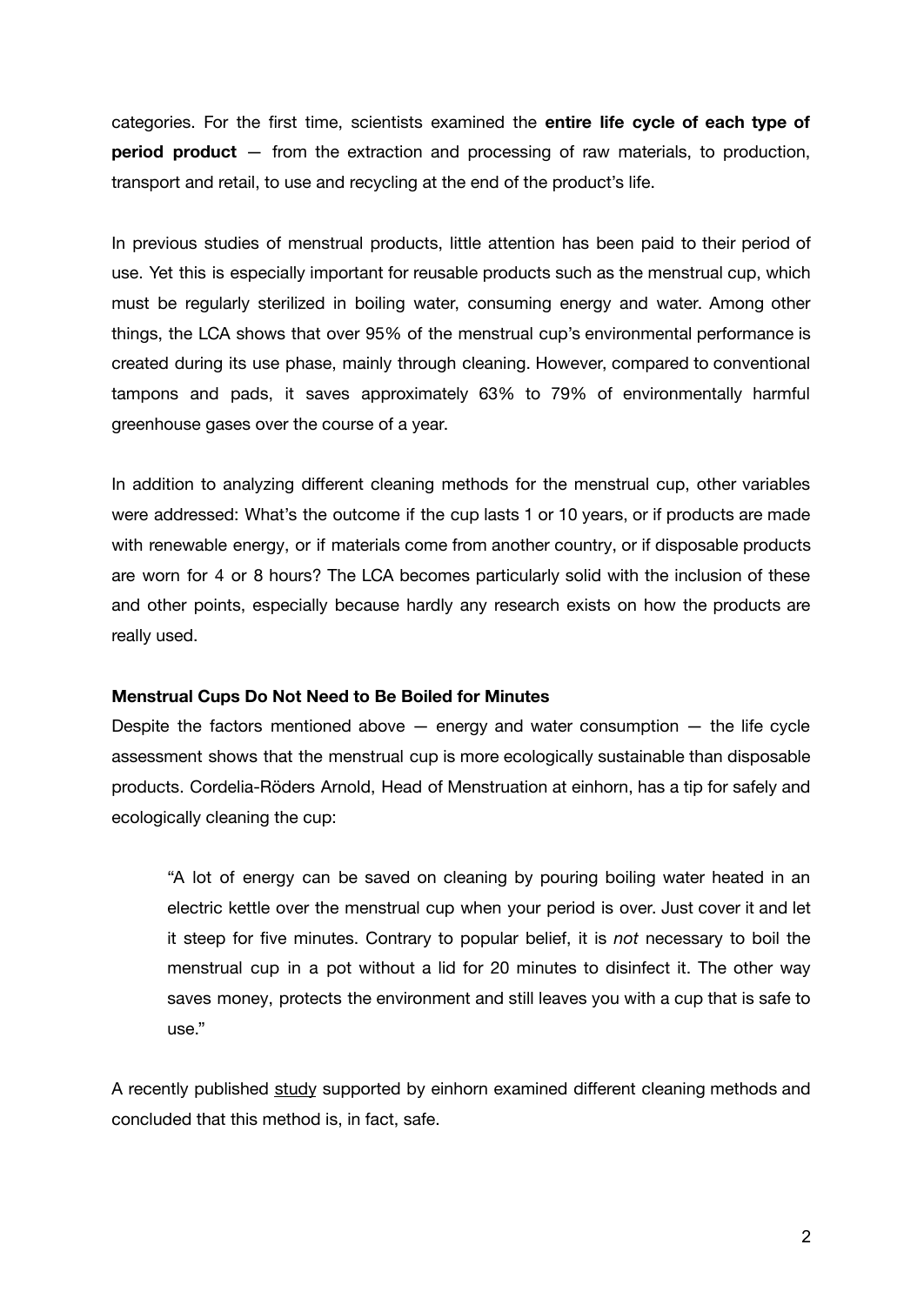#### **Improving Disposable Products & Focusing on Reusable Products**

When it comes to environmental performance, menstrual cups clearly take first place in the assessment. Organic cotton tampons, conventional tampons and conventional sanitary napkins score in the middle and perform differently in each environmental category, e.g., organic cotton tampons tend to perform better than conventional ones. Decisive are the raw materials used and the quantities needed. Although the material used for organic cotton pads scored predominantly well for those tested, the relatively large amount of material needed for their production means they scored less favorably in many environmental categories. Based on the findings of this study, einhorn consulted with a new manufacturing partner to reduce the amount of material in organic cotton pads and panty liners, ultimately working to reduce the products' footprint. The new products will be available in stores come June 2022. In the future, the company plans to focus even more on reusable products. The full report on the LCA study can be found [here.](https://einhorn.my/wp-content/uploads/2022/03/Comparative-Life-Cycle-Assessment-of-Menstrual-Products.pdf)

**\_\_\_\_\_\_\_\_\_\_\_\_\_\_\_\_\_\_\_\_\_\_\_\_\_\_\_\_\_\_\_\_\_\_\_\_\_\_\_\_\_\_\_\_\_\_\_\_\_\_\_\_\_\_\_\_\_\_\_\_\_\_\_\_\_\_\_\_\_\_\_\_\_\_\_\_\_\_\_\_\_\_**

## **About einhorn**

The young, Berlin-based start-up produces sustainable period products and condoms from regenerative agriculture. [einhorn](https://einhorn.my/) is committed to feminism, sustainability and fairness and works to ensure that both the people in its supply chain and the environment are being treated well. At least 50% of the profits go to social and sustainable projects. And for every kilogram of organic cotton used, 30 cents are donated to human rights projects in Tanzania. einhorn sees itself as part of a movement for a sustainable lifestyle with a sense of justice and communication at eye level. It's also about having fun with design and aesthetics. Plus, as part of the Purpose [Foundation](https://purpose-economy.org/en/), einhorn owns itself, can't be bought or sold and distributes its revenues nearly exclusively to nonprofit organizations. The company also lives the New Work ideal, functioning without formal hierarchies or fixed working hours and allowing employees to self-organize.

## **About the LCA Study**

The life cycle assessment is based on a Method of the European [Commission](https://eplca.jrc.ec.europa.eu/EnvironmentalFootprint.html), analyzing a total of 16 environmental impact categories, including climate change, water scarcity, resource consumption and land use.press material It was financed by einhorn and other partners for reusable and disposable products and developed by [GreenDelta](https://www.greendelta.com/). Three independent experts put the study through rigorous trials and found it to meet the international standard for life cycle assessments (ISO14040/44).